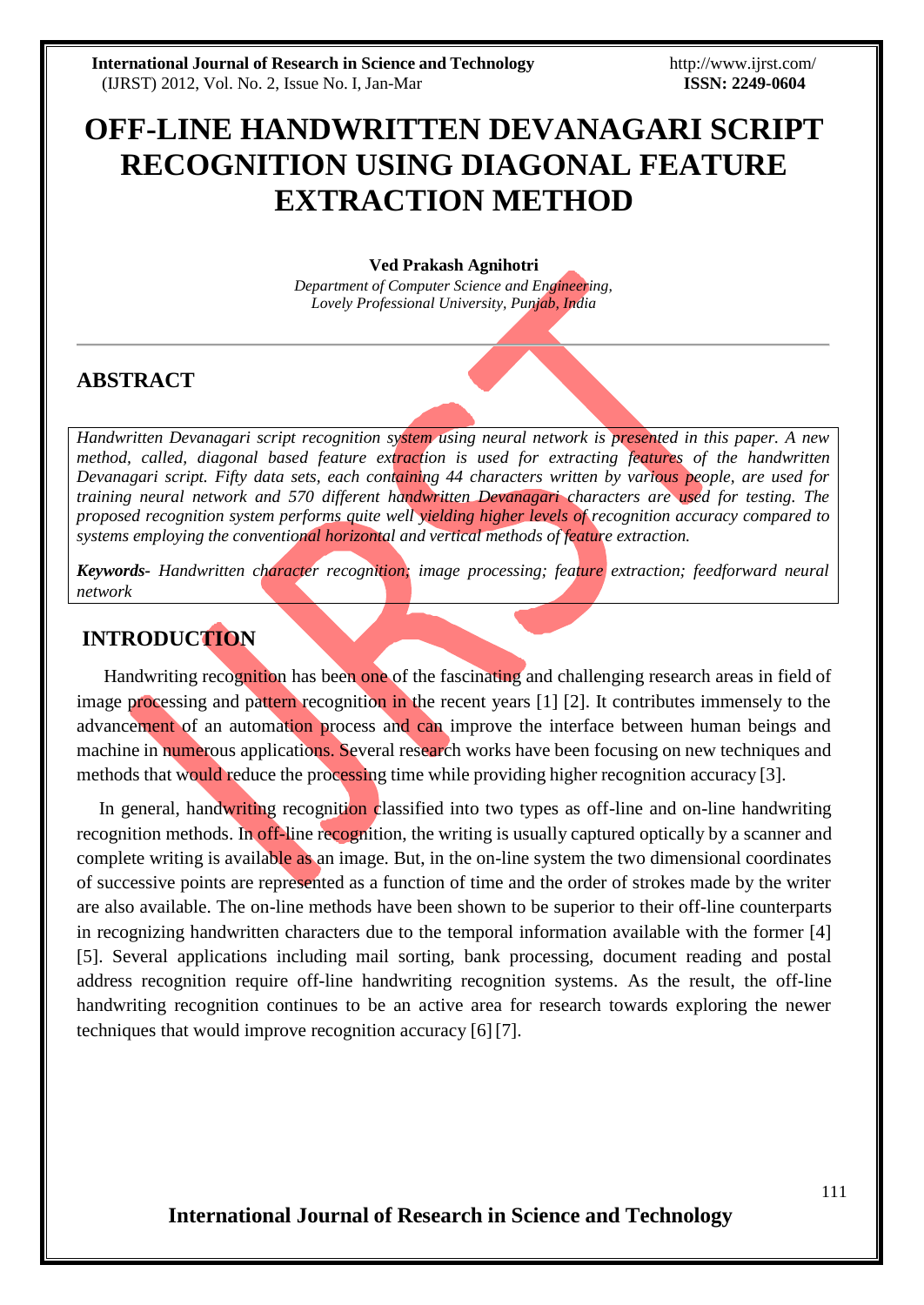http://www.ijrst.com/ **ISSN: 2249-0604**



Type of Character recognition

The first important step in any handwritten recognition system is pre-processing followed by segmentation and feature extraction. Pre-processing includes the steps that are required to shape the input image into a form suitable for segmentation [8]. In the segmentation, the input image is segmented into individual characters and then, each character is resized into m x n pixels toward training neural network. The selection of appropriate feature extraction method is probably the single most important factor in achieving high performance. Several methods of feature extraction for character recognition have been reported in the literature [9]. The widely used feature extraction methods are Template matching, Deformable templates, Unitary Image transforms, Graph description, Projection Histograms, Contour profiles, Zoning, Geometric moments invariants, Zernike Moments, Spline curve approximation, Fourier descriptors, Gradients feature and Gabor features.

An artificial neural network as the backend is used for performing classification and recognition tasks. In the off-line recognition system, the neural networks have emerged as the fast and reliable tools for classification towards achieving high recognition accuracy [10]. Classification techniques have been applied to handwritten character recognition since 1990s. These methods include statistical methods based on Bayes decision rule, Artificial Neural Networks (ANNs), Kernel Methods including, Support Vector Machines (SVM) and multiple classifier combination [11][12].

Handwritten character recognition is not a simple task. Character recognition is complex task, even after writing people are not able to understand but he/she written. So to reach 100% accuracy is very difficult job. Many researchers have done lots of work in this field but, 100% accuracy in not achieved.

In this paper, a diagonal feature extraction scheme for the recognizing off-line handwritten characters in proposed. In the feature extraction process, resized individual character of size 90x60 pixels is further divided into 54 equal zones, each of size 10x10 pixels. The features are extracted from the pixels of each zone by moving along their diagonals. This procedure is repeated for all the zones leading to extraction of 54 features for each character. These extracted features are used to train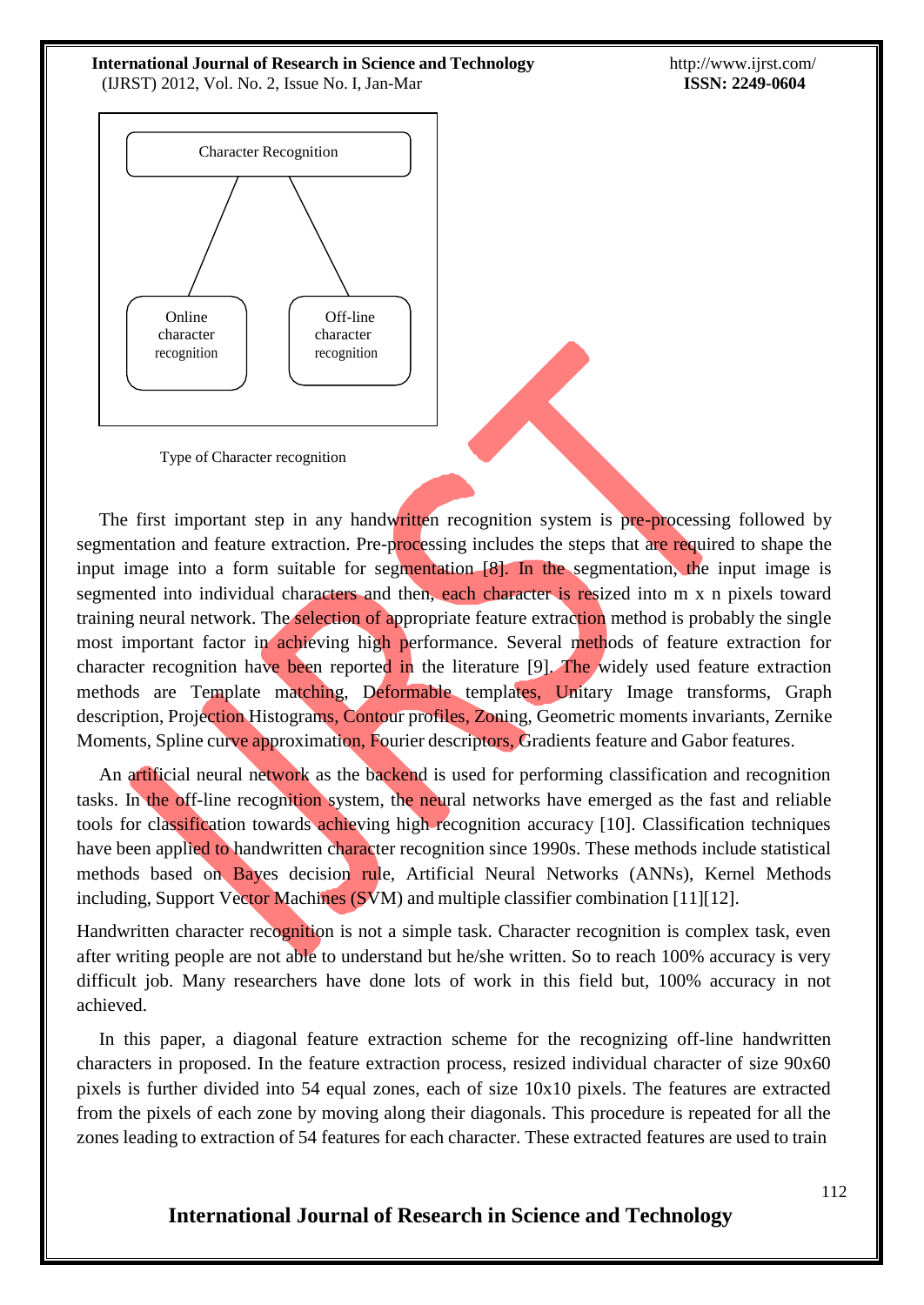a feed forward back propagation neural network employed for performing classification and recognition tasks.

The paper is organized as follows, in Section II; the proposed recognition system is presented. The feature extraction procedure adopted in the system is detailed in the section III. Section IV describes the classification and recognition using feed forward back propagation neural network. Section V presents the experimental results and comparative analysis and finally, the paper is concluded in section VI.

### **DEVANAGARI SCRIPT RECOGNITION SYSTEM**

In this section, the proposed recognition system is described. A typical handwriting recognition system consists of pre-processing, segmentation, feature extraction, classification and recognition, and post processing stages. The schematic diagram of the proposed recognition system is shown in Fig.2

#### *A. Image Acquisition*

In Image acquisition, the recognition system acquires a scanned image as an input image. The image should have a specific format such as .jpeg, .bmt etc. This image is acquired through a scanner, digital camera or any other suitable digital input device.

#### *B. Pre-processing*

The pre-processing is a series of operation performed on the scanner input image. It essentially enhances the image rendering it suitable for segmentation. The various tasks performed on the image in pre-processing stage shown in Fig. 1. Binarization process converts a gray scale image into a binary image using thresh holding technique. Detection of edges in the binarized image using sobel technique, dilation the image and filling the holes presented in it are the operations performed in the last two stages to produce the pre-processed image suitable for segmentation [13].

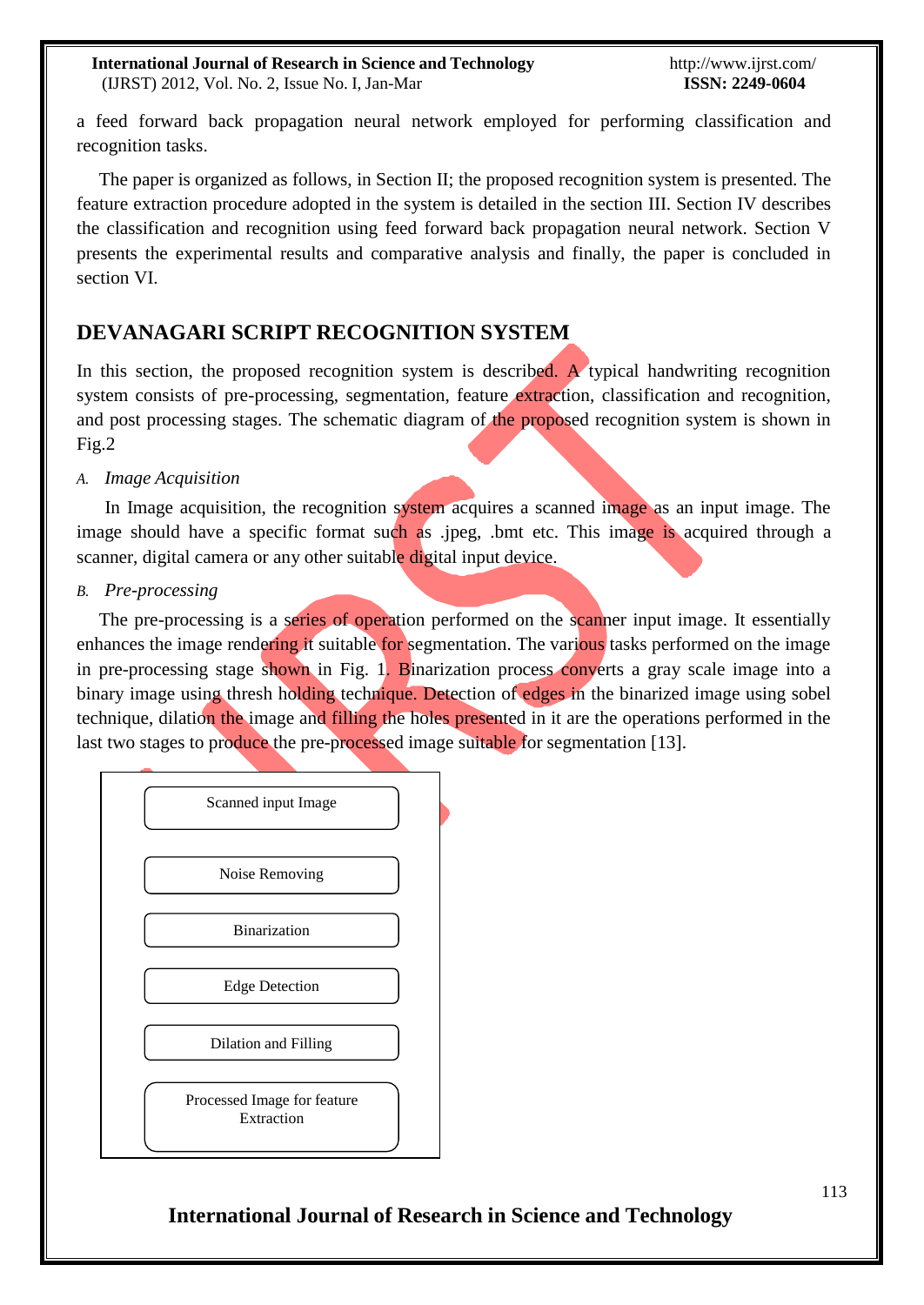Fig. 1 Pre-processing of handwritten character

*C. Segmentation*

In the segmentation stage, an image of sequence of characters is decomposed into sub-images of individual character. In the proposed system, the pre-processed input image is segmented into isolated characters by assigning a number to each character using a labeling process. This labeling provides information about number of characters in the image. Each individual character is uniformly resized into 90x60 pixels for classification and recognition stage.



Fig. 2 Diagram of proposed recognition system.

# **FEATURE EXTRACTION METHOD**

In this stage, the features of characters that are crucial for classifying them at recognition stage are extracted. This is an important stage as its effective functioning improves the recognition rate and reduces the misclassification [14]. First of all try to understand Devanagari script, Devanagari script written left to right along a horizontal line. Its basic set of symbols consists of 34 consonants  $($ , vyanjan") and 11 vowels  $($ , svar"). Characters are joined by a horizontal bar that creates an imaginary line when Devanagari text is suspended and no spaces are used between words. A single or double vertical line called "Puran Viram" was traditionally used to indicate the end of phrase or sentence. In part, Devanagari owns its complexity to its rich set of conjuncts. The language is partly phonetic in that a word written in Devanagari can only be pronounced in one way, but not all possible pronunciations can be written perfectly. Diagonal feature extraction scheme for recognizing off-line handwritten characters in proposed in this work. Every image of size 90x60 pixels is divided into 54 equal zones, each of size  $10x10$  pixels (Fig.3(c)). The features are extracted from each zone pixels by moving along diagonals of its respective 10x10 pixels. Each zone has 19 sub-features values are averaged to form a single feature value and placed in the corresponding zone (Fig.  $3(b)$ ). This procedure is sequentially repeated for the all the zones. There could be some zones whose diagonals are empty of foreground pixels. The feature values corresponding to these zones are zero. Finally, 54 features are extracted for each character. In addition, 9 and 6 features are obtained by averaging the values placed in zones row-wise and column-wise, respectively. As result, every character is represented by 69, that is, 54+15=69 features.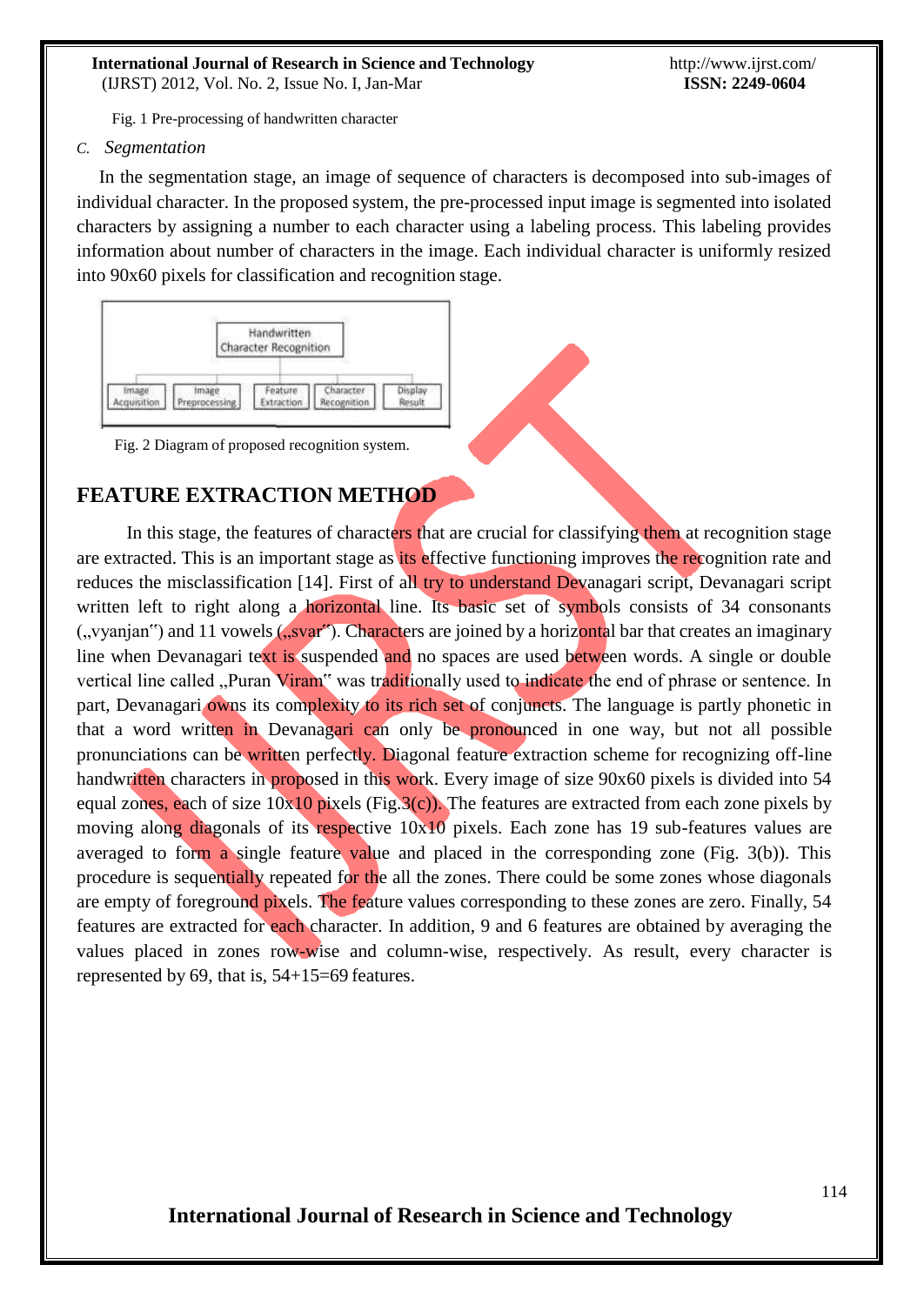http://www.ijrst.com/ **ISSN: 2249-0604**



Fig. 3 Procedure for extracting feature from the characters

# **CLASSIFICATION AND RECOGNITION**

The classification stage is the decision making part of a recognition system and it use the features extracted in the previous stage. It is very important stage, success of any neural network depend upon the classification, in this stage input is classified that in which class particular input is belong. Artificial neural networks are one of the popular techniques used for classification due to their learning and generalization abilities. They have been traditionally used for character recognition application. Out of various architectures, multilayer perceptron (MLP) is widely used. The MLP is a fully connected network, where every neuron in a layer is connected to each and every neuron in the next layer by a weighted link through which the state of the neuron is transmitted. It consists of an input layer, a hidden layer and an output layer. The feature vector is applied as the input signal to the neurons in the hidden layer from the input layer. A bias is similar to weight. It acts exactly as a weight on a connection from a unit whose activation as always one. Each neuron in the hidden layer includes a nonlinear activation function. In proposed work, a feed forward back propagation neural network having two hidden layers with architecture of 54-100-100-44 is used to perform the classification. The hidden layers use log sigmoid activation function, and the output layer is a competitive layer, as one of the characters is to be identified. The feature vector is denoted as X where  $X = (f1, f2, \dots fd)$  where f denotes features and d is the number of zones into which each character is divided. The number of input neurons is determined by length of the feature vector d. The total numbers of characters n determines the number of neurons in the output layer. The number of neurons in the hidden layers is obtained by trial and error. The most compact network is chosen and presented.

Once the network weights and biases are initialized, the network is ready for training or learning. The hidden neurons enable the network to learn complex tasks by extracting progressively more meaningful features from the input vectors. A learning rule is a procedure for modifying weights and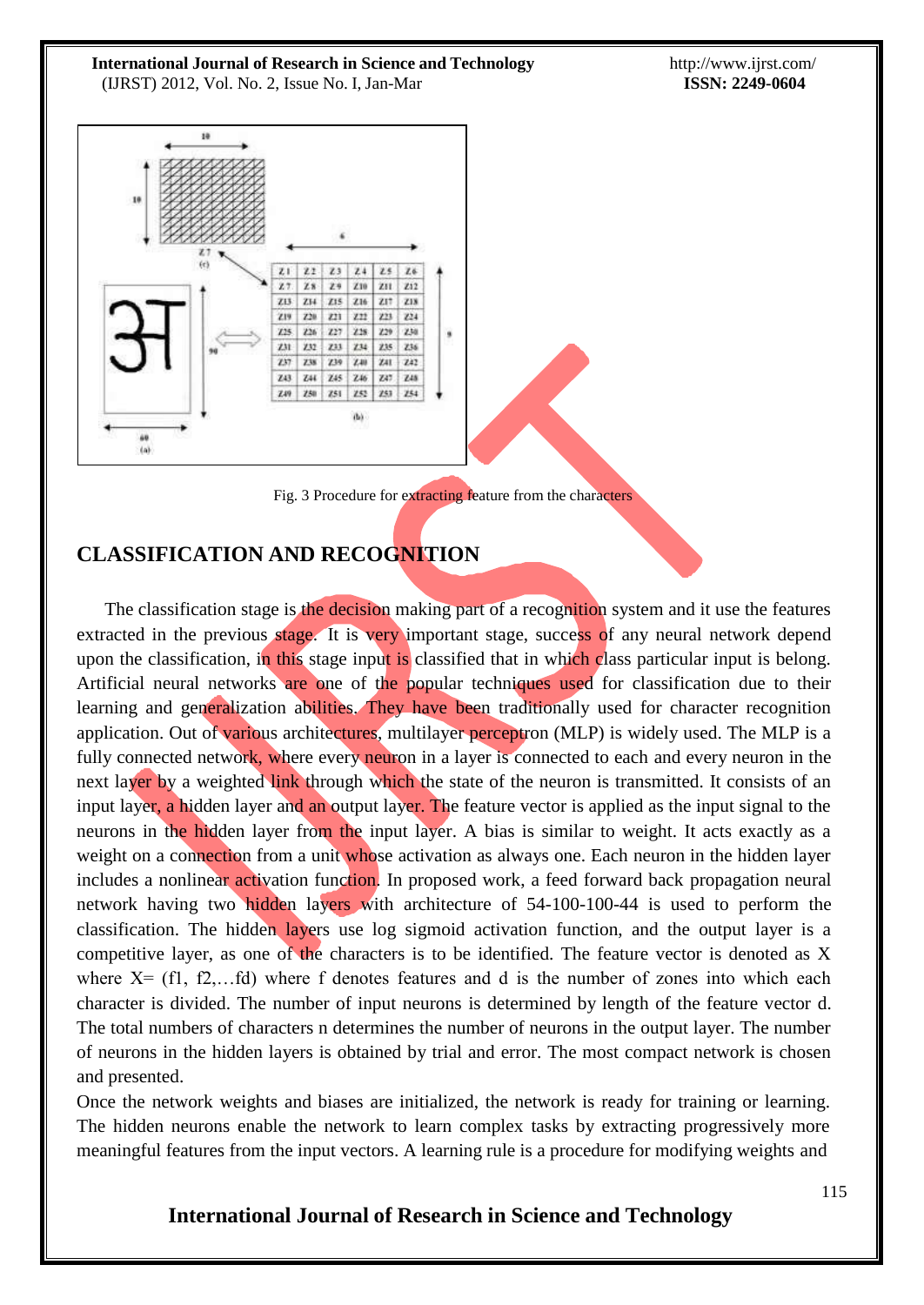biases of a network. The purpose of the learning rule is to train the network to perform a pattern recognition task.

The network training parameters are:

- $\bullet$  Input Nodes : 54/69
- Hidden Nodes :100 each
- Output nodes : 44 (33 consonants, 11 vowels)

# **RESULTS AND DISCUSSION**

The recognition system has been implemented using Matlab 7.1. The scanned image is taken as dataset/input and feed forward architecture is used. The structure of neural network includes an input layer with 54/69 inputs, two hidden layer with 100 neurons and an output layer with 44 neurons. The gradient descent back propagation method with momentum and adaptive learning rate and logsigmoid transfer functions is used for neural network training. Neural has been trained using known dataset. A recognition system using two different feature lengths is built. The number of input nodes is chosen based on the number of features. After training the network, the recognition system was tested using several unknown dataset and the results obtained are presented in the section.

Two approaches with three different ways of feature extraction are used for character recognition in the proposed system. The three different ways of feature extraction are horizontal direction, vertical direction and diagonal direction.

In the first approach, the feature vector size is chosen as 54, i.e. without row-wise and columnwise features. The results obtained using three different types of feature extraction are: (i) the speed of convergence, i.e. number of epochs required to achieve the training goal and (ii) training stability. However, the most important parameter of interest is the accuracy of the recognition system. The results presented in Table 1 show that the diagonal feature extraction yields good recognition accuracy compared to the others types of feature extraction. Fig. 5 shows the Error (MES) vs. Training Epochs performance function of the network with 54 features obtained though diagonal extraction. The desired performance goal has been achieved in 923 epochs.

In the second approach, the feature vector size is chosen as 69 including the row-wise and column-wise features. The results obtained for the second approach is also presented in Table II and it shows that the diagonal feature extraction provides higher recognition accuracy, compared to the others types of feature extraction. Fig. 6 shows the Error (MSE) vs. Training Epochs performance of the network with 69 features obtained though diagonal extraction. It can be noted that it requires 854 epochs to reduce the mean square error to the desired level.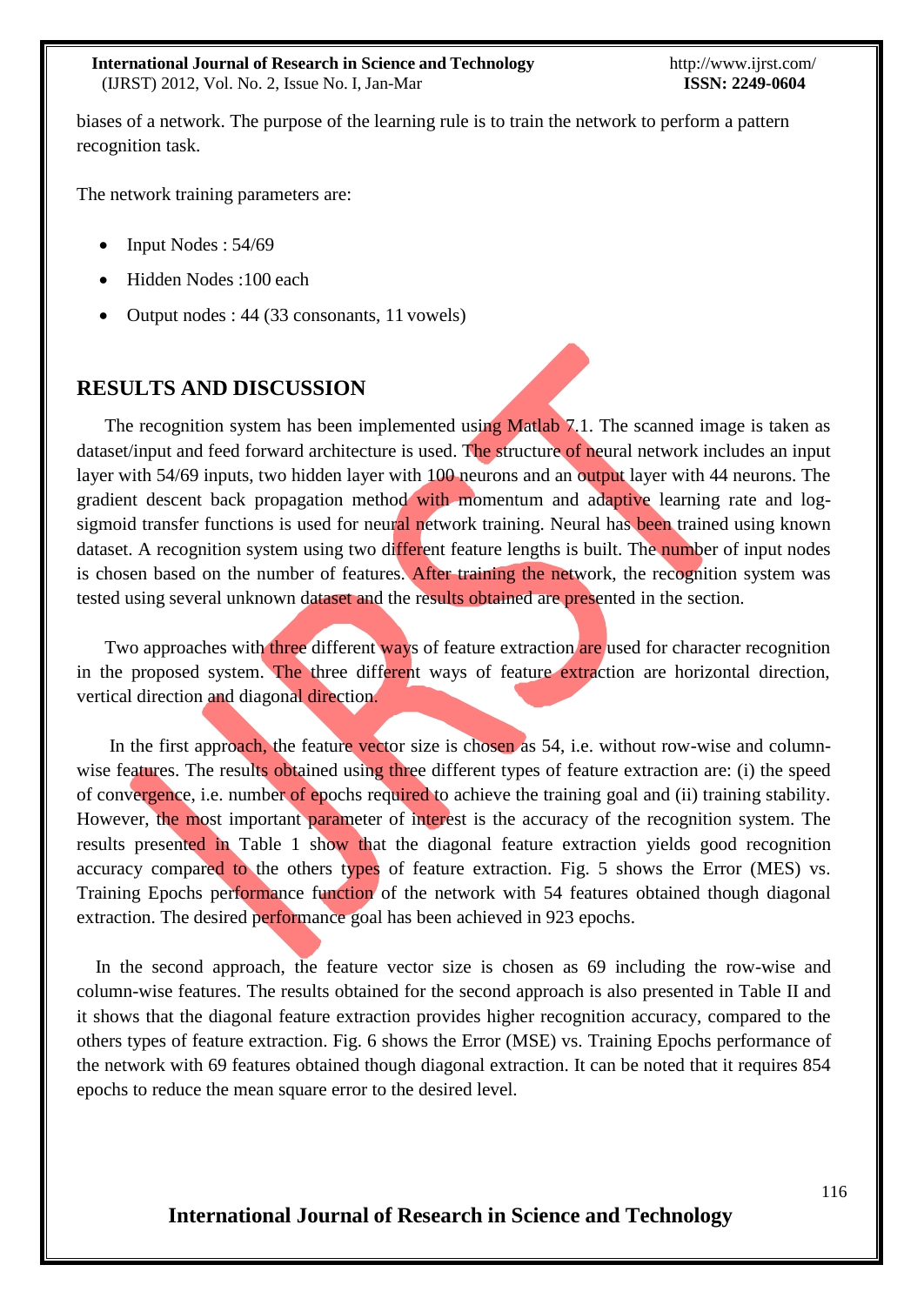TABLE I. COMPARSION OF RECOGNITION RATE RESULTS OBTAINED USING DIFFERENT ORIENTATION WITH 54 FEATURES

| COMPARSION OF RECOGNTION RATE             |              |                |                 |  |
|-------------------------------------------|--------------|----------------|-----------------|--|
| <b>NETWORKS</b>                           | $\mathbf{1}$ | $\overline{2}$ | 3               |  |
| FEATURES EXTRACTION<br><b>TYPE</b>        | VERTICAL     | HORIZONTAL     | <b>DIAGONAL</b> |  |
| NUMBER OF NODES IN<br><b>INPUTLAYER</b>   | 54           | 54             | 54              |  |
| NUMBER OF NODES IN<br>FIRST HIDDEN LAYER  | 100          | 100            | 100             |  |
| NUMBER OF NODES IN<br>SECOND HODDEN LAYER | 100          | 100            | 100             |  |
| NUMBER OF NODES IN<br><b>OUTPUT LAYER</b> | 44           | 44             | 44              |  |
| <b>RECOGNTIONRATE</b><br>PERCENTAGE       | 92.69        | 93.68          | 97.80           |  |

TABLE II. COMPARSION OF RECOGNITION RATE RESULTS OBTAINED USING DIFFERENT ORIENTATION WITH 69 FEATURES

| <b>COMPARSION OF RECOGNTION RATE</b>                                          |                 |                   |                 |  |  |
|-------------------------------------------------------------------------------|-----------------|-------------------|-----------------|--|--|
| NETWORKS                                                                      | $\mathbf{1}$    | $\overline{2}$    | 3               |  |  |
| <b>FEATURES EXTRACTION</b><br><b>TYPE</b>                                     | <b>VERTICAL</b> | <b>HORIZONTAL</b> | <b>DIAGONAL</b> |  |  |
| NUMBER OF NODES IN<br><b>INPUTLAYER</b>                                       | 69              | 69                | 69              |  |  |
| NUMBER OF NODES IN<br><b>FIRST HIDDEN LAYER</b>                               | 100             | 100               | 100             |  |  |
| <b>NUMBER</b><br>OF<br><b>NODES</b><br><b>INSECOND</b><br><b>HODDEN LAYER</b> | 100             | 100               | 100             |  |  |
| <b>NUMBER OF NODES IN</b><br><b>OUTPUT LAYER</b>                              | 44              | 44                | 44              |  |  |
| <b>RECOGNTION RATE</b><br><b>PERCENTAGE</b>                                   | 92.43           | 94.73             | 98.19           |  |  |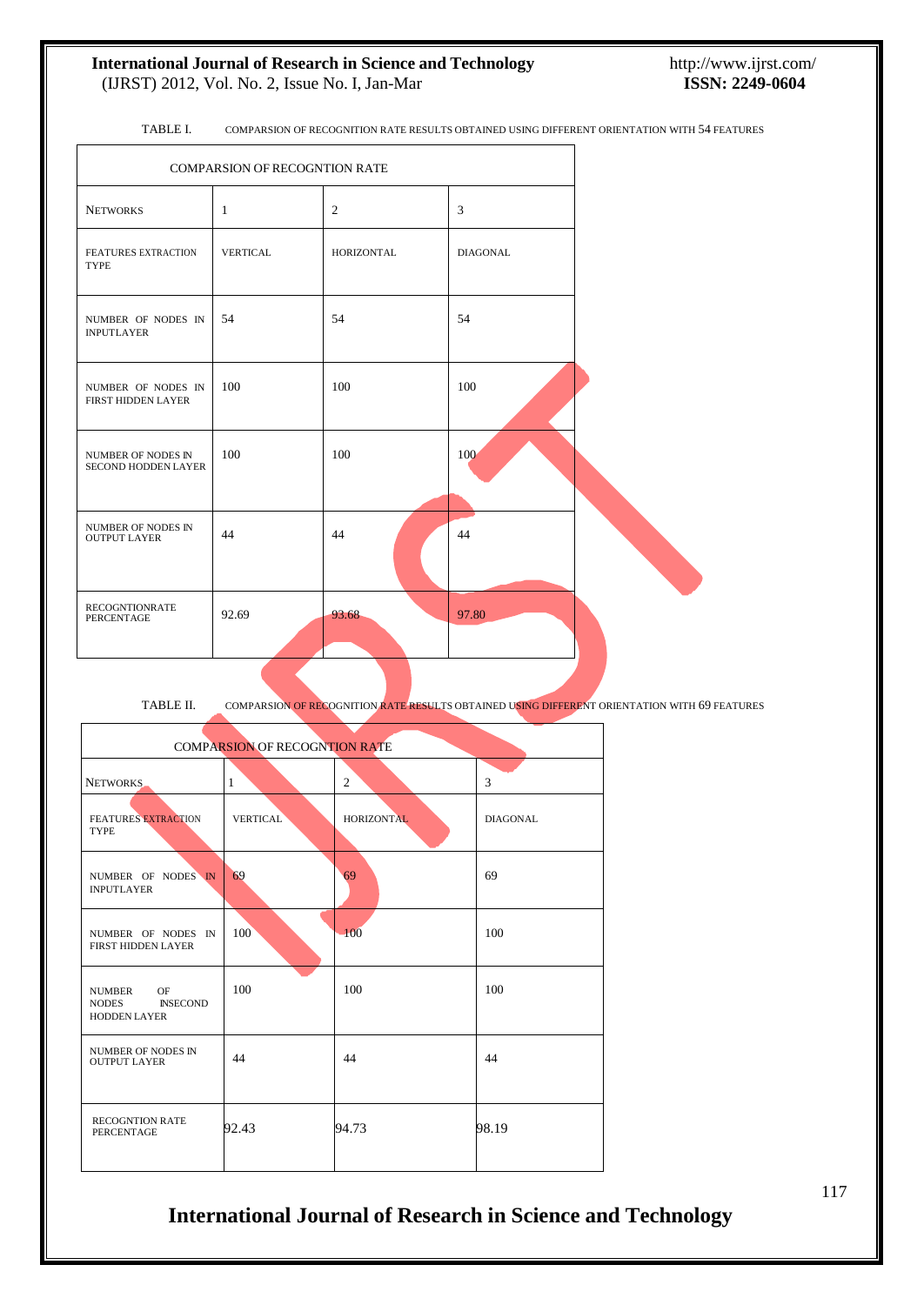# **CONCLUSION**

A simple off-line handwritten devanagari script recognition system using a new type of feature extraction, namely, diagonal feature extraction is proposed. Two approaches using 54 features and 69 features are chosen to build the neural network recognition system. To compare the recognition efficiency of the proposed diagonal method of feature extraction, the neural network recognition system is trained using the horizontal and vertical feature extraction methods. Six different recognition networks are built. Experimental results show that 69 features gives better recognition accuracy than 54 features for all the types of feature extraction. From the test results it is identified that the diagonal method of feature extraction yields the highest recognition accuracy of 97% for 54 features and 98% for 69 features. The diagonal method of feature extraction is verified using a number of test images. The proposed off-line handwritten character recognition system with better quality recognition rates will be eminently suitable for several applications including postal/parcel address recognition, bank processing, document reading and conversion of any handwritten documentinto structural text form.

# **REFERENCES**

- 1. S. Mori, C.Y. Suen and K. Kamamoto, "Historical review of OCR research and development," *Proc. Of IEEE, vol.* 80, pp. 1029-1058, July 1992.
- 2. S. Impedovo, L. Ottaviano and S. Occhinegro,"Optical character recognition", *International Journal Pattern Recognition and Artificial Intelligence,* vol. 5(1-2), pp. 1-24, 1991.
- *3.* V. K. Govindan and A.P. Shivaprasad,"Character Recognition-A review," *Pattern Recognition,* vol. 23, no. 7, pp. 671-683, 1990.
- *4.* R. Plamondon and S. N. Srihari,"On-line and Off-line handwritten character recognition: A comprehensive survey," *IEEE Transactions o Pattern Analysis and Machine Intelligence, vol.22, no. 1, pp. 63-84, 2000.*
- 5. N. Arica and F. Yarman-Vural,"An Overview of Character Recognition Focused on Off-line Handwriting",*IEEE Transactions on Systems, Man, and Cybernetics,* Part C: Applications and Reviews, 2001, 31(2), pp. 216-233.
- *6.* U. Bhattacharya, and B. B. Chaudhuri,"Handwritten numeral databases of Indian scripts and multistage recognition of mixed numerals,"*IEEE Transaction on Pattern analysis and machine intelligence, vol. 31, no. 3, pp. 444-457, 2009.*
- 7. U. Pal, T. Wakabayashi and F. Kimura,"Handwritten numeral recognition of six popular scripts," *Ninth International conference on Document Analysis and Recognition ICDAR 07,* vol. 2, pp. 749-753,2007.
- 8. R. G. Casey and E. Lecolinet,"A Survey of Methods and Strategies in Character Segmentation," *IEEE Transactions on Pattern Analysis and Machine Intelligance,* vol. 18, no. 7, pp. 690-706, july 1996.